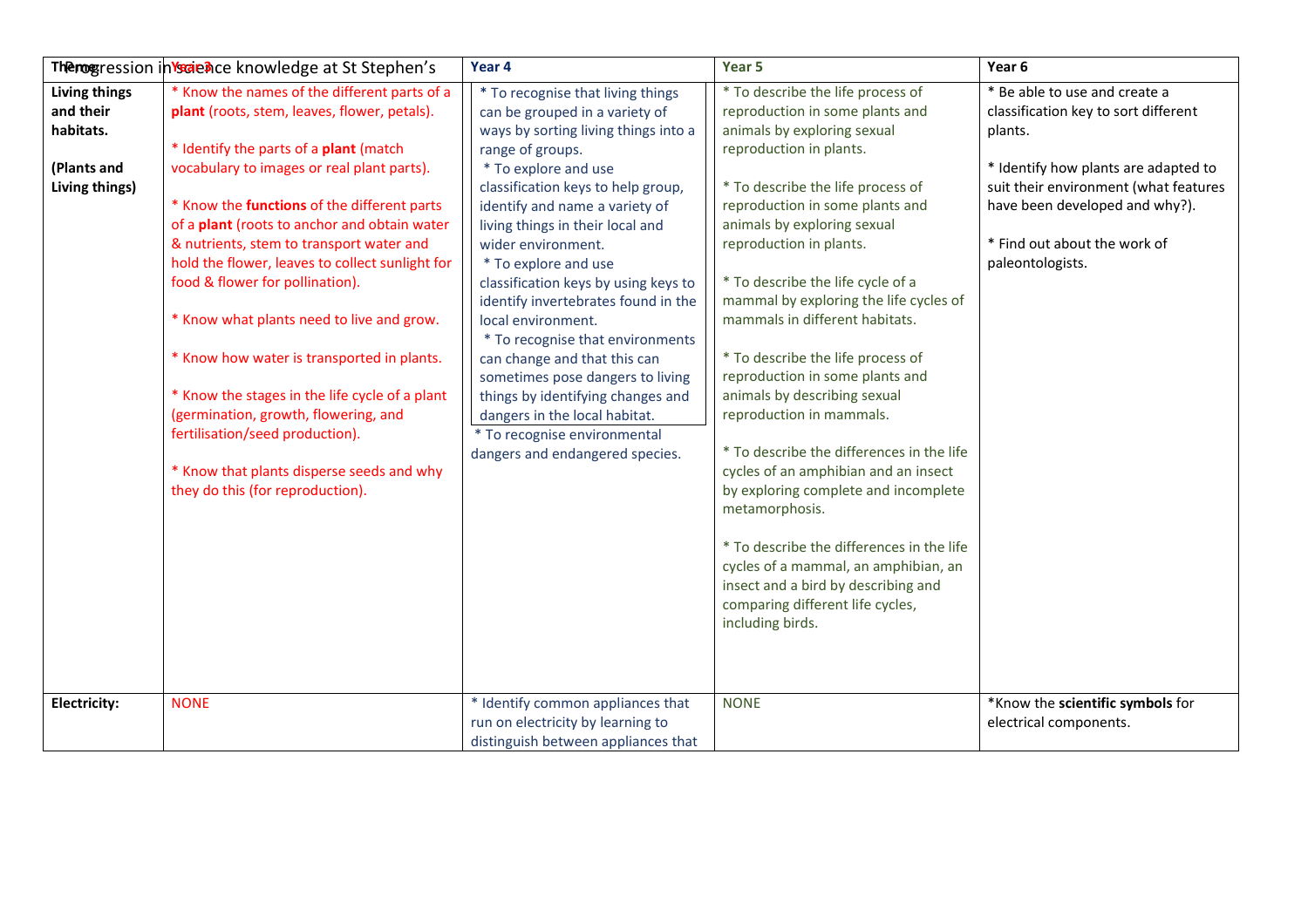|                        |                                           | use and do not use electricity, about   |                                          | * Be able to draw a series circuit using |
|------------------------|-------------------------------------------|-----------------------------------------|------------------------------------------|------------------------------------------|
|                        |                                           | the different types of electricity and  |                                          | the internationally recognised           |
|                        |                                           | identifying how to stay safe when       |                                          | scientific symbols.                      |
|                        |                                           | using electricity.                      |                                          |                                          |
|                        |                                           |                                         |                                          | * Associate the brightness of a lamp     |
|                        |                                           | * Construct a simple series electrical  |                                          | or the volume of a buzzer with the       |
|                        |                                           | circuit, identifying and naming its     |                                          | number and voltage of cells used in      |
|                        |                                           | basic parts, including cells, wires,    |                                          | the circuit.                             |
|                        |                                           | bulbs, switches and buzzers.            |                                          |                                          |
|                        |                                           |                                         |                                          | * Understand how to stay safe when       |
|                        |                                           | * Identify whether or not a lamp will   |                                          | using electricity.                       |
|                        |                                           | light in a simple series circuit, based |                                          |                                          |
|                        |                                           | on whether or not the lamp is part of   |                                          |                                          |
|                        |                                           | a complete loop with a battery by       |                                          |                                          |
|                        |                                           | visualising and testing circuits to see |                                          |                                          |
|                        |                                           | if the circuit is complete.             |                                          |                                          |
|                        |                                           |                                         |                                          |                                          |
|                        |                                           | * Recognise some common                 |                                          |                                          |
|                        |                                           | conductors and insulators, and          |                                          |                                          |
|                        |                                           | associate metals with being good        |                                          |                                          |
|                        |                                           | conductors by testing different         |                                          |                                          |
|                        |                                           | materials as part of circuit to see     |                                          |                                          |
|                        |                                           | whether or not they conduct             |                                          |                                          |
|                        |                                           | electricity.                            |                                          |                                          |
| <b>Classification:</b> | * Be able to compare and group animals by | *Classification takes place within      | *Classification takes place within other | * Understand what makes something        |
|                        | their diet.                               | other modules.                          | modules.                                 | a living thing.                          |
|                        |                                           |                                         |                                          |                                          |
|                        | * Compare the skeletons of different      |                                         |                                          | * Understand that broad groupings        |
|                        | animals.                                  |                                         |                                          | learnt about in year 4, such as micro-   |
|                        |                                           |                                         |                                          | organisms, plants and animals can be     |
|                        |                                           |                                         |                                          | subdivided.                              |
|                        |                                           |                                         |                                          |                                          |
|                        |                                           |                                         |                                          | * Use a dichotomous key to sort          |
|                        |                                           |                                         |                                          | organisms.                               |
|                        |                                           |                                         |                                          |                                          |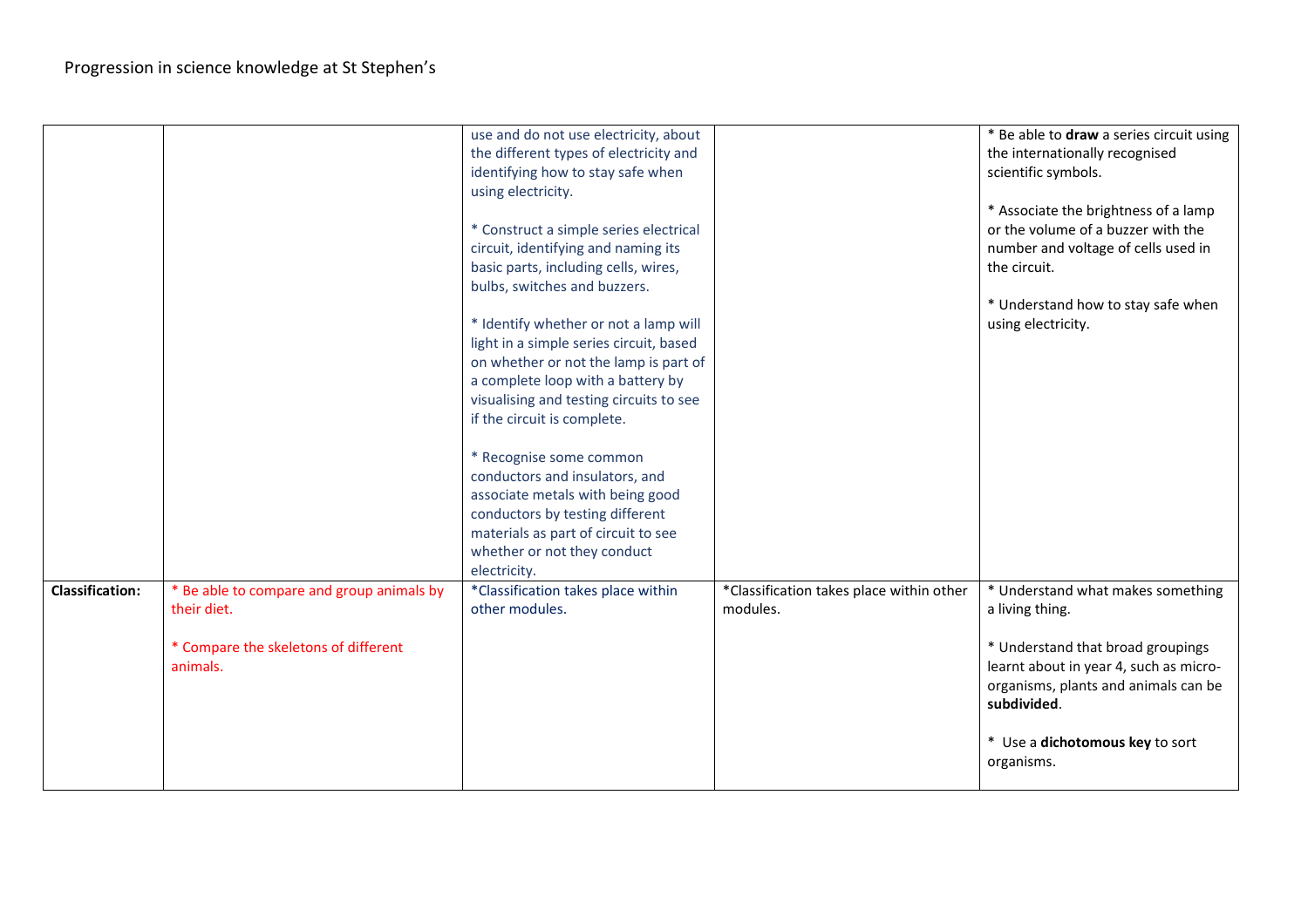|                                        |                                                                                                                        |                                                                                                                                                           |                                                                                                                                                | * Make a dichotomous key sort<br>plants.<br>* Make a dichotomous key to sort<br>animals.                |
|----------------------------------------|------------------------------------------------------------------------------------------------------------------------|-----------------------------------------------------------------------------------------------------------------------------------------------------------|------------------------------------------------------------------------------------------------------------------------------------------------|---------------------------------------------------------------------------------------------------------|
| <b>Animals</b><br>including<br>humans: | * Understand that animals need the right<br>types and amount of nutrition<br>* Be able to compare and group animals by | * To describe the simple functions of<br>the basic parts of the digestive<br>system in humans in the context of<br>identifying the parts of the digestive | * Describe the changes as humans<br>develop to old age by drawing a<br>timeline to indicate stages in the<br>growth and development of humans. | * Identify and name the main parts of<br>the human heart. Undertake a<br>dissection of an animal heart. |
|                                        | their diet.<br>* Be able to explain the functions of a                                                                 | system.<br>* To describe the simple functions of                                                                                                          | * Describe the changes as humans<br>develop to old age in the context of                                                                       | * Understand how the circulatory<br>system works.                                                       |
|                                        | skeleton.                                                                                                              | the basic parts of the digestive<br>system in humans by explaining the                                                                                    | the development of babies in their first<br>year.                                                                                              | * Recognise the impact of diet on the<br>body.                                                          |
|                                        | * Compare the skeletons of different<br>animals.                                                                       | functions of different parts of the<br>digestive system.                                                                                                  | * Record data and results of increasing<br>complexity using bar and line graphs in                                                             | * Identify the different food groups<br>and their function.                                             |
|                                        | * Understand how muscles help animals<br>move                                                                          | * To identify the different types of<br>teeth in humans and their simple<br>functions by learning about the<br>different types of teeth.                  | the context of the growth of babies in<br>height and/or weight during their first<br>year after birth.                                         | * Understand how drugs impact the<br>body.                                                              |
|                                        |                                                                                                                        | * To identify differences, similarities<br>or changes related to simple                                                                                   | * Describe the changes as humans<br>develop to old age by comparing the<br>changes that take place to boys and                                 | * Understand the importance of<br>exercise.                                                             |
|                                        |                                                                                                                        | scientific ideas and processes by<br>comparing human and animal teeth.                                                                                    | girls during puberty.<br>* Describe the changes as humans                                                                                      | * Understand how water and<br>nutrients are transported in humans.                                      |
|                                        |                                                                                                                        | * To set up simple practical<br>enquiries, comparative and fair tests<br>by setting up an enquiry or test to                                              | develop to old age by understanding<br>the changes that take place in old age.                                                                 | * Identify how animals are adapted to<br>suit their environment.                                        |
|                                        |                                                                                                                        | understand what causes tooth<br>decay.                                                                                                                    | * Report findings from enquiries,<br>including oral and written explanations<br>of results in the context of the                               | * Understand that living things have<br>changed over time and how<br>adaptation may lead to evolution.  |
|                                        |                                                                                                                        | * To construct and interpret a<br>variety of food chains, identifying<br>producers, predators and prey by                                                 | gestation period for animals.                                                                                                                  |                                                                                                         |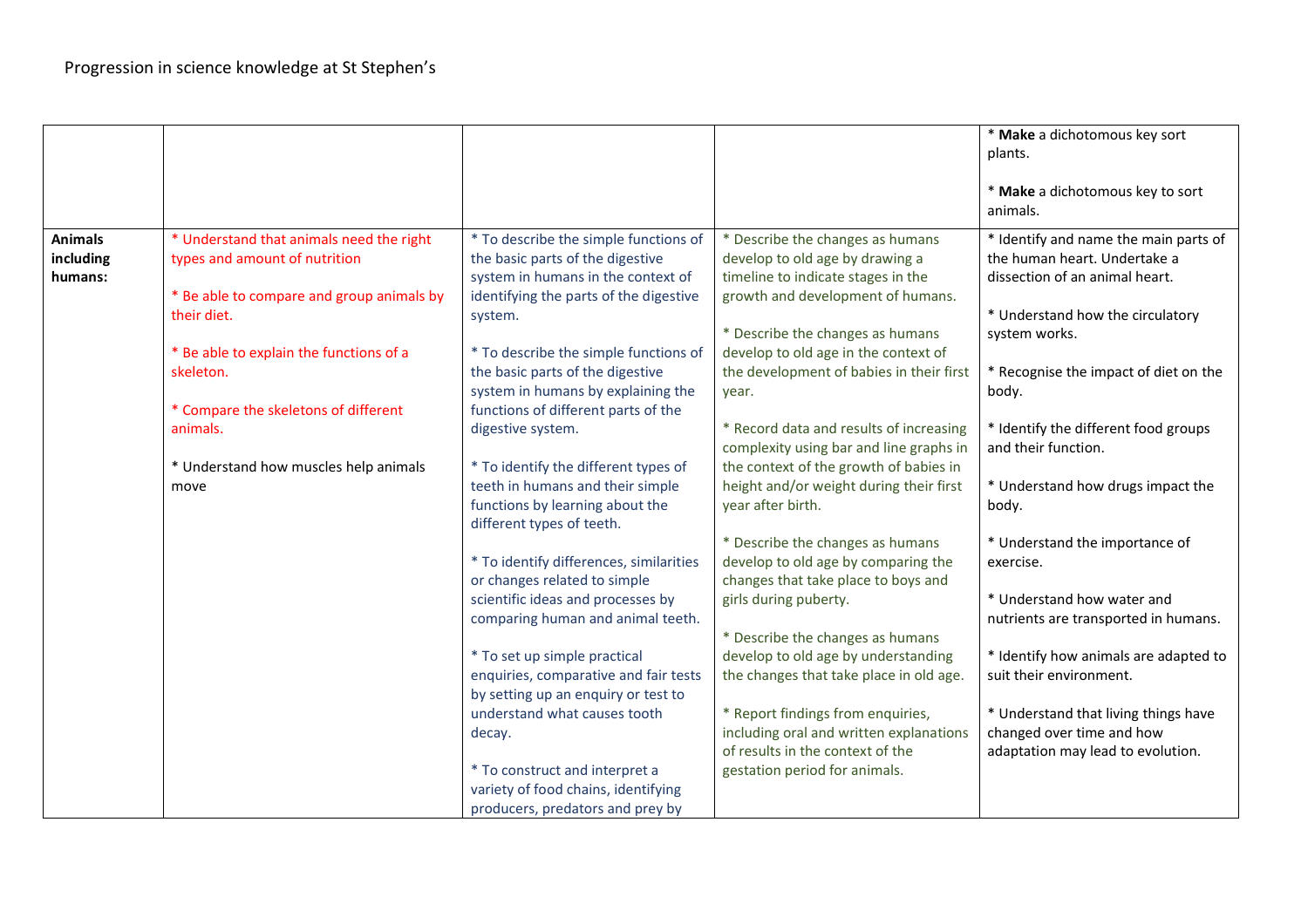|                |                                      | understanding food chains and the<br>role of different plants and animals<br>within them.                                                                                                                                                                                     | * Record data and results of increasing<br>complexity using bar and line graphs,<br>and models in the context of<br>comparing gestation periods and life<br>expectancies of animals. | * Understand that living things<br>produce offspring of the same kind,<br>but not identical to their parents.                                                                                                                        |
|----------------|--------------------------------------|-------------------------------------------------------------------------------------------------------------------------------------------------------------------------------------------------------------------------------------------------------------------------------|--------------------------------------------------------------------------------------------------------------------------------------------------------------------------------------|--------------------------------------------------------------------------------------------------------------------------------------------------------------------------------------------------------------------------------------|
| Light & sound: | * Identify light sources.            | *To identify how sounds are made,<br>associating some of them with                                                                                                                                                                                                            | <b>NONE</b>                                                                                                                                                                          | * Understand that light travels in<br>straight lines.                                                                                                                                                                                |
|                | * Investigate reflection.            | something vibrating, by identifying                                                                                                                                                                                                                                           |                                                                                                                                                                                      |                                                                                                                                                                                                                                      |
|                | * Explore sun safety.                | and explaining sound sources around<br>school.                                                                                                                                                                                                                                |                                                                                                                                                                                      | * Understand how light travels<br>compared to sound and why light<br>therefore travels faster.                                                                                                                                       |
|                | * Understand how shadows are formed. | * To find patterns between the<br>volume of a sound and the strength<br>of the vibrations that produced it, by<br>performing a dramatisation of how<br>sounds travel.<br>* To recognise that vibrations from<br>sounds travel through a medium to<br>the ear, by performing a |                                                                                                                                                                                      | * Understand how we see things (how<br>light travels, reflects off an object and<br>into our eyes).<br>* Understand why shadows have the<br>same shape as the objects that cast<br>them.<br>* Understand how the human eye<br>works. |
|                |                                      | dramatisation of how sounds travel<br>and by exploring how high and low<br>sounds are created.                                                                                                                                                                                |                                                                                                                                                                                      | * Understand about the light<br>spectrum.                                                                                                                                                                                            |
|                |                                      | * To find patterns between the pitch<br>of a sound and features of the object                                                                                                                                                                                                 |                                                                                                                                                                                      |                                                                                                                                                                                                                                      |
|                |                                      | that produced it, and explaining how                                                                                                                                                                                                                                          |                                                                                                                                                                                      |                                                                                                                                                                                                                                      |
|                |                                      | pitch can change.                                                                                                                                                                                                                                                             |                                                                                                                                                                                      |                                                                                                                                                                                                                                      |
|                |                                      | * To recognise that sounds get<br>fainter as the distance from the                                                                                                                                                                                                            |                                                                                                                                                                                      |                                                                                                                                                                                                                                      |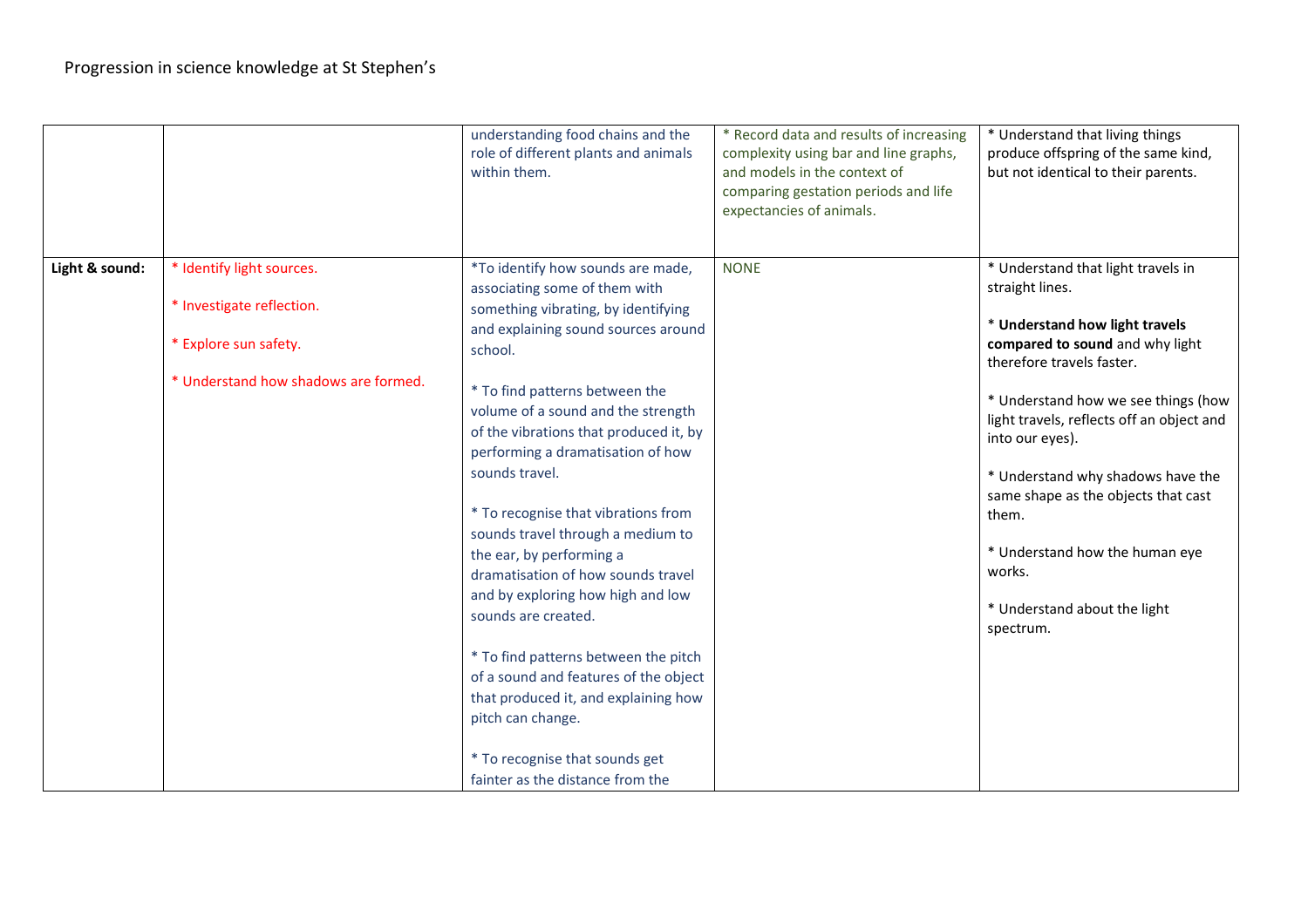|         |                                          | sound source increases, by exploring  |                                          |             |
|---------|------------------------------------------|---------------------------------------|------------------------------------------|-------------|
|         |                                          | how sounds change over distance.      |                                          |             |
|         |                                          |                                       |                                          |             |
|         |                                          |                                       |                                          |             |
|         |                                          | * To find patterns between the pitch  |                                          |             |
|         |                                          | of a sound and features of the object |                                          |             |
|         |                                          | that produced it, by making a         |                                          |             |
|         |                                          | musical instrument and explaining     |                                          |             |
|         |                                          | how it works.                         |                                          |             |
| Forces: | * Investigate the effects of friction.   | <b>NONE</b>                           | * To explain that unsupported objects    | <b>NONE</b> |
|         |                                          |                                       | fall towards the Earth because of the    |             |
|         | * Observe how magnets attract and repel. |                                       | force of gravity acting between the      |             |
|         |                                          |                                       | Earth and the falling object by          |             |
|         | * Investigate the strength of magnets.   |                                       | identifying forces acting on objects.    |             |
|         | * Identify magnetic and non-magnetic     |                                       | * To identify the effects of air         |             |
|         | material.                                |                                       | resistance, water resistance and         |             |
|         |                                          |                                       | friction by identifying forces acting on |             |
|         | * Explore magnetic poles.                |                                       | objects.                                 |             |
|         |                                          |                                       |                                          |             |
|         |                                          |                                       | * To explain that unsupported objects    |             |
|         |                                          |                                       | fall towards the Earth because of the    |             |
|         |                                          |                                       |                                          |             |
|         |                                          |                                       | force of gravity acting between the      |             |
|         |                                          |                                       | Earth and the falling object by          |             |
|         |                                          |                                       | measuring the force of gravity pulling   |             |
|         |                                          |                                       | on objects.                              |             |
|         |                                          |                                       | * To identify the effects of air         |             |
|         |                                          |                                       | resistance by investigating the best     |             |
|         |                                          |                                       | parachute to slow a person down.         |             |
|         |                                          |                                       |                                          |             |
|         |                                          |                                       | *To explore and investigate the effects  |             |
|         |                                          |                                       | of water resistance.                     |             |
|         |                                          |                                       |                                          |             |
|         |                                          |                                       | *To explore, investigate and identify    |             |
|         |                                          |                                       | the effects of friction on a range of    |             |
|         |                                          |                                       | different objects.                       |             |
|         |                                          |                                       |                                          |             |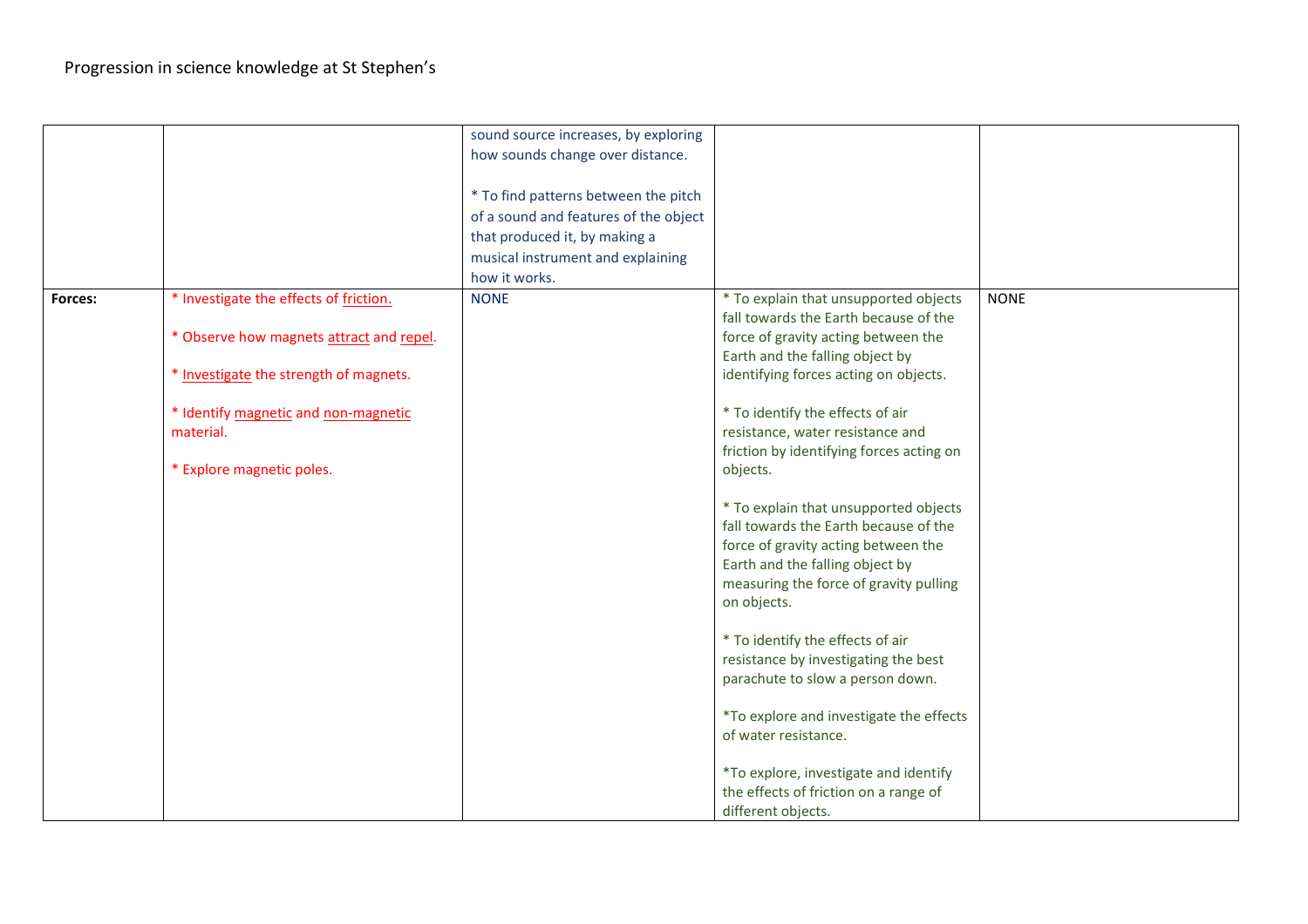|                                    |                                                                                          |                                                                         | * To recognise that some mechanisms,<br>including levers, pulleys and gears,<br>allow a smaller force to have a greater<br>effect by exploring and designing a<br>simple mechanism. |                                                                                 |
|------------------------------------|------------------------------------------------------------------------------------------|-------------------------------------------------------------------------|-------------------------------------------------------------------------------------------------------------------------------------------------------------------------------------|---------------------------------------------------------------------------------|
| <b>Material &amp;</b><br>states of | * Compare different kinds of rocks based on<br>their appearance and physical properties. | * To compare and group materials<br>together, according to whether they | * To compare and group together<br>everyday materials on the basis of                                                                                                               | * Understand how fossils can teach us<br>about living things that inhabited the |
| matter:                            |                                                                                          | are solids, liquids or gases by sorting                                 | their properties, including their                                                                                                                                                   | Earth millions of years ago.                                                    |
|                                    | * Explore soil formation.                                                                | and describing materials into solids,<br>liquids and gases.             | hardness, transparency and response<br>to magnets by sorting and classifying                                                                                                        | * Re-create an extinct animal (models,                                          |
|                                    | * Explore soil composition.                                                              |                                                                         | materials according to their properties.                                                                                                                                            | drawing, paintings, computer                                                    |
|                                    |                                                                                          | * To compare and group materials                                        |                                                                                                                                                                                     | generated images etc) from a fossil                                             |
|                                    | * Explain how fossils are formed.                                                        | together, according to whether they                                     | * To give reasons, based on evidence                                                                                                                                                | form.                                                                           |
|                                    |                                                                                          | are solids, liquids or gases by                                         | from comparative and fair tests, for                                                                                                                                                |                                                                                 |
|                                    |                                                                                          | investigating gases and their uses.                                     | the particular uses of everyday<br>materials, including metals, wood and                                                                                                            |                                                                                 |